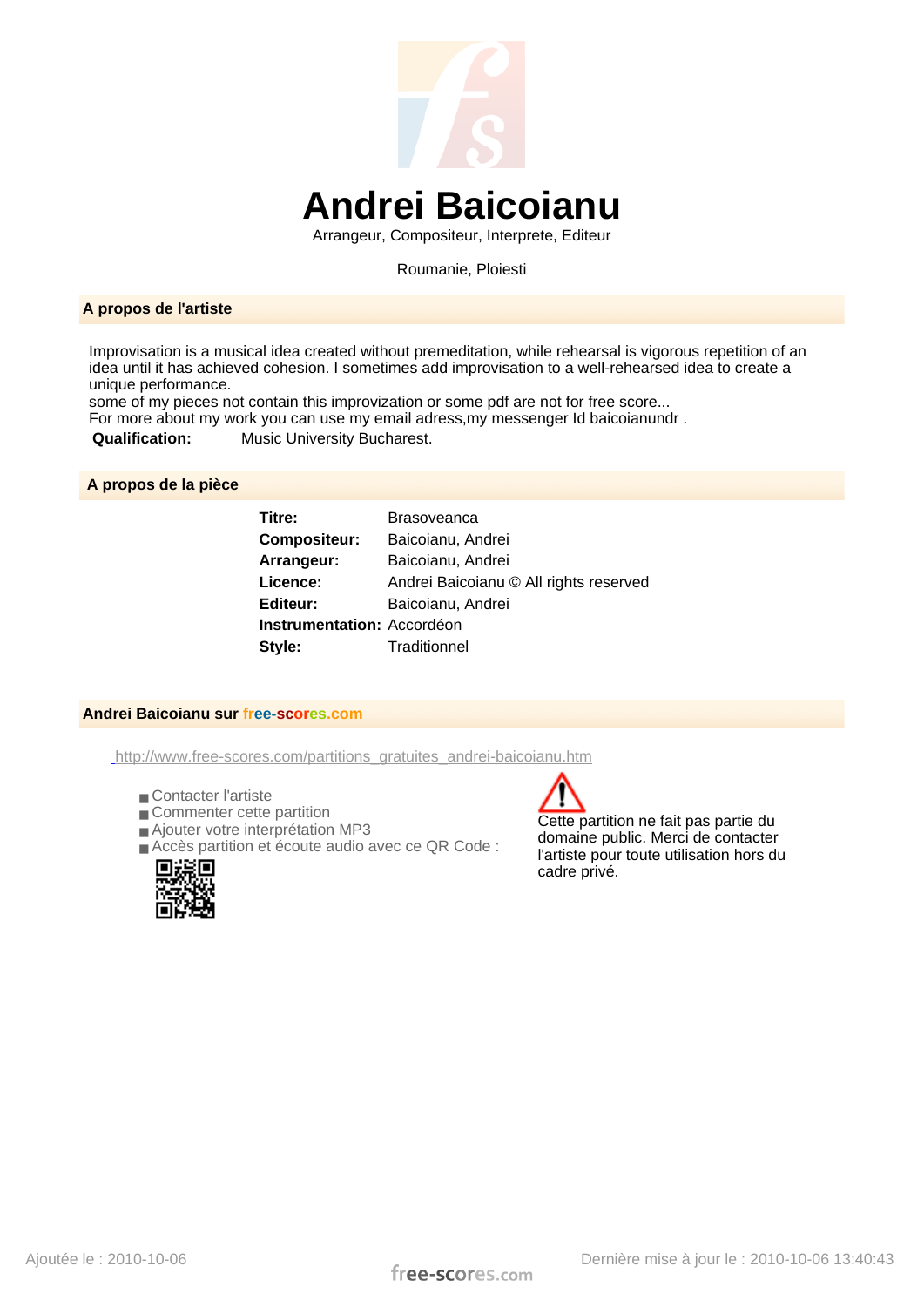Brasoveanca

Baicoianu Andrei



![](_page_1_Figure_3.jpeg)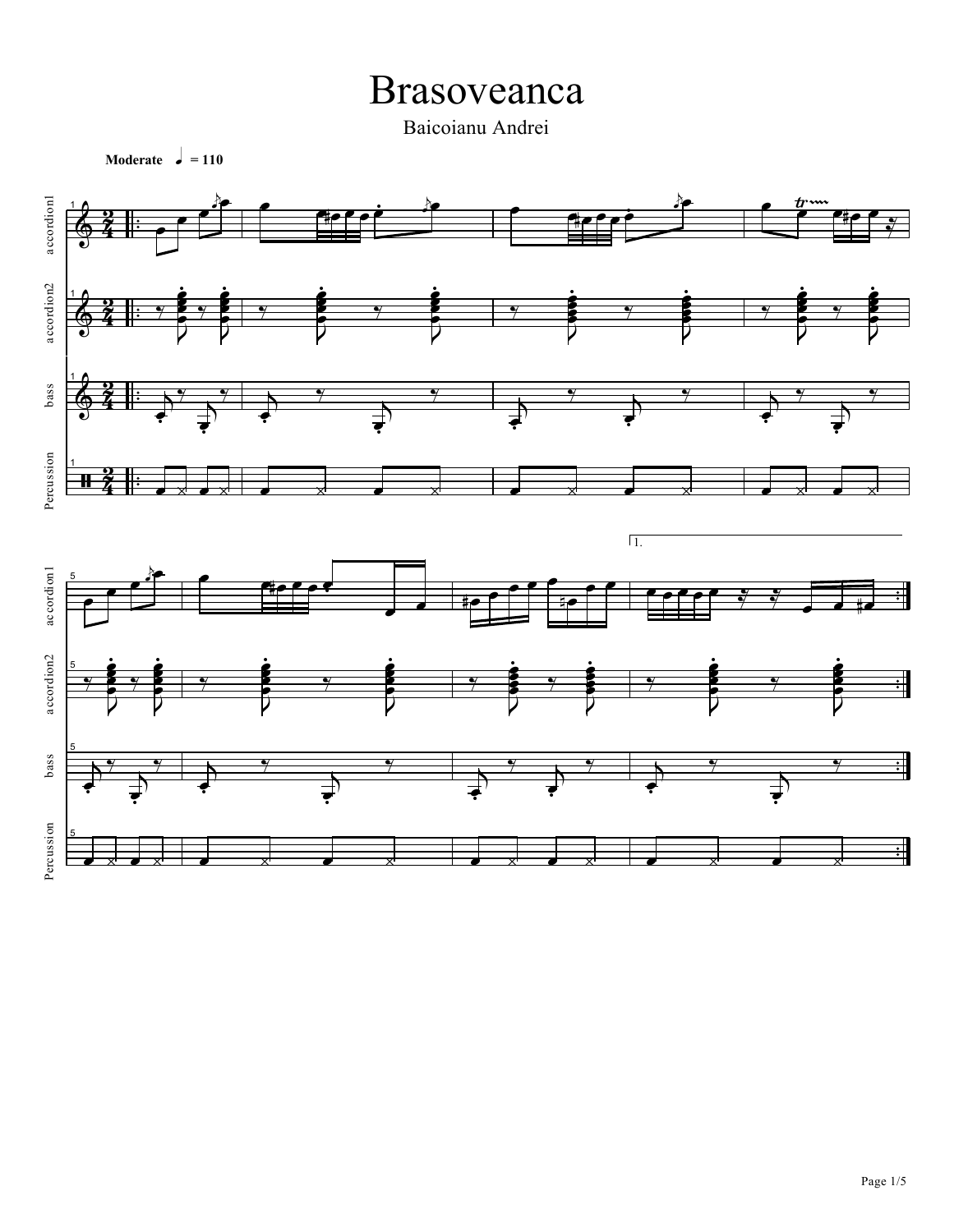![](_page_2_Figure_0.jpeg)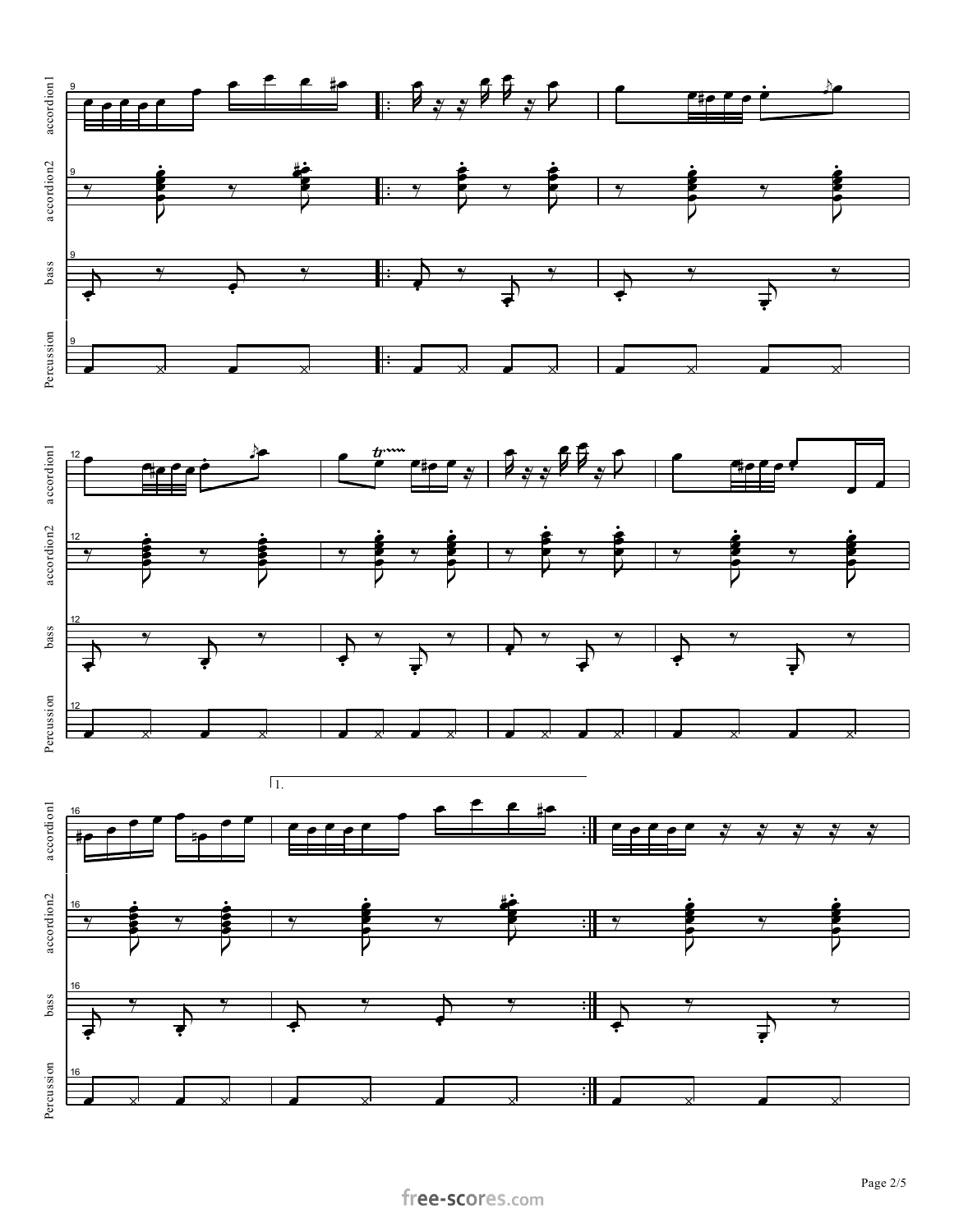![](_page_3_Figure_0.jpeg)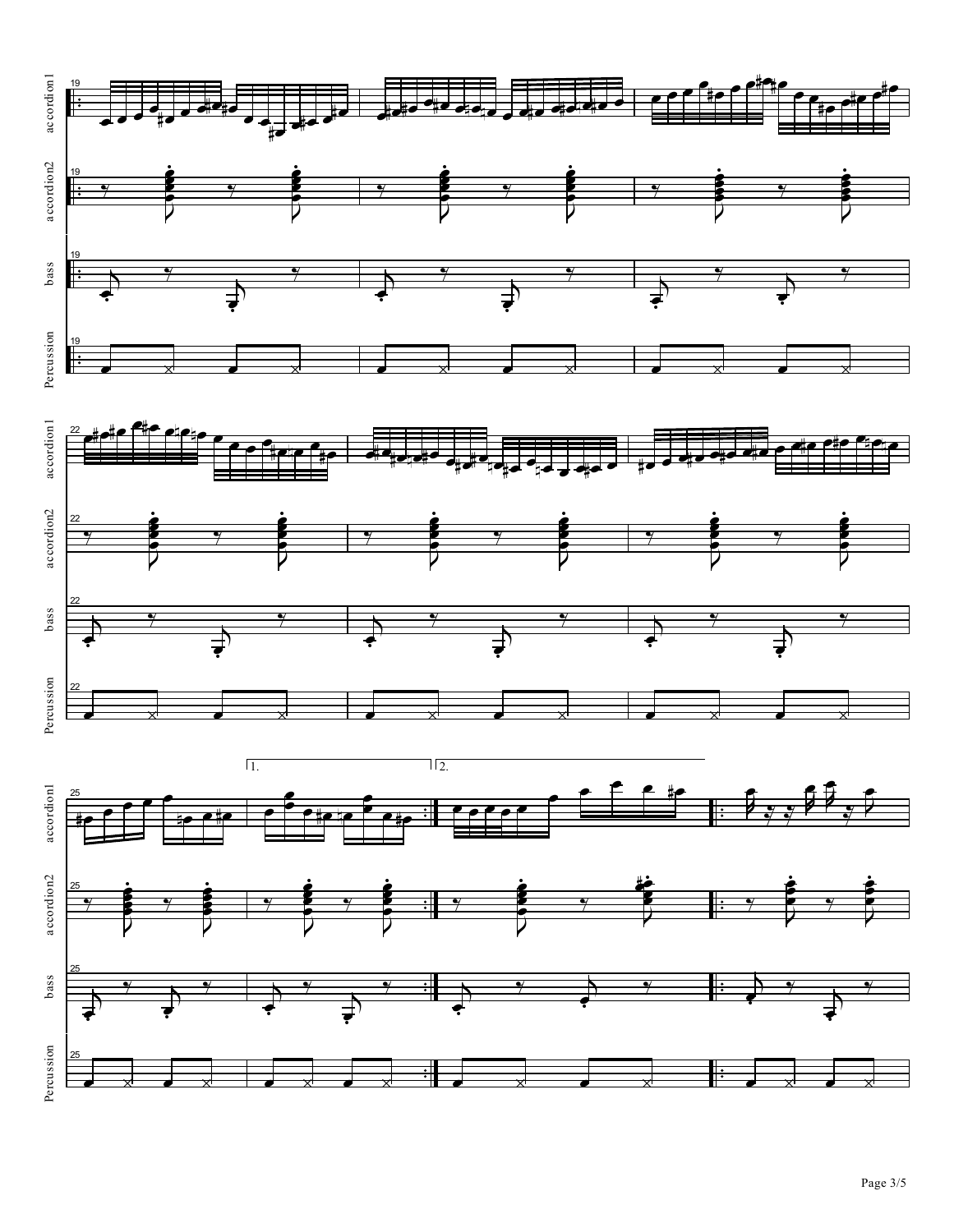![](_page_4_Figure_0.jpeg)